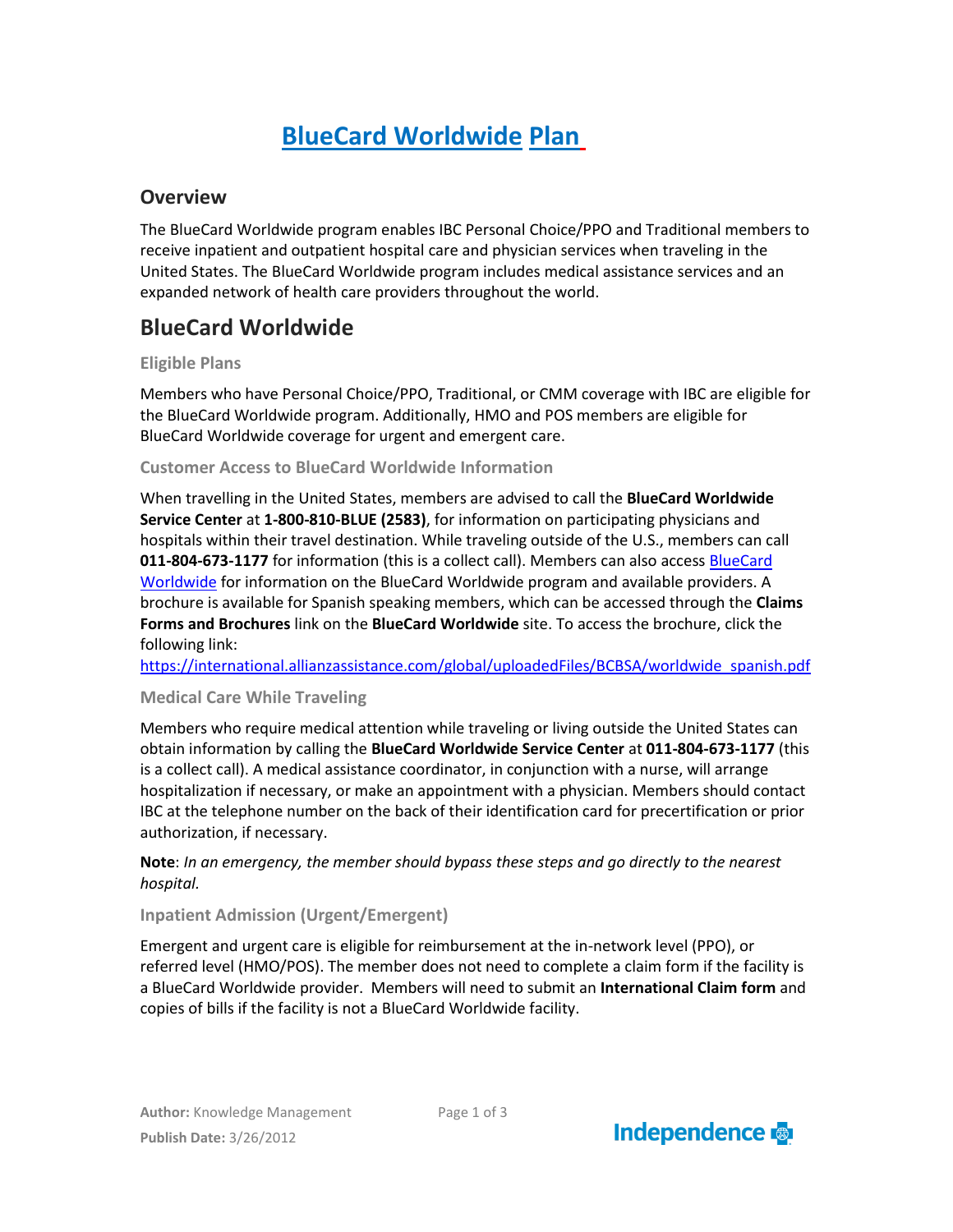#### **Inpatient Admission (non-emergent)**

Only Personal Choice/PPO members and Traditional members are able to obtain non-emergent care through the BlueCard Worldwide program. BlueCard Worldwide providers are considered network providers for Personal Choice/PPO and Member providers for Traditional enrollees, so members are responsible for in-network cost-sharing (PPO), or the cost-sharing they would pay at an IBC member facility (Traditional).

Upon arrival at a BlueCard Worldwide hospital, the Personal Choice/PPO or Traditional member should present his/her IBC ID card. In doing so, the member can avoid paying in advance for inpatient participating hospital services, other than his/her out-of-pocket liability; for expenses such as deductible, copayment, coinsurance, and non-covered services.

#### **Outpatient Care (Urgent/Emergent)**

Emergent and urgent care is eligible for reimbursement at the in-network (PPO), or referred level (HMO/POS). For outpatient hospital care or physician services, the member will be asked to pay the hospital or physician in advance. The member will need to complete a BlueCard Worldwide International Claim form, and send it to the **BlueCard Worldwide Service Center** at the address listed on the form for reimbursement consideration.

#### **Outpatient Care (Non-urgent/non-emergent)**

Only Personal Choice/PPO members and Traditional members are able to obtain non-emergent care through the BlueCard Worldwide program. BlueCard Worldwide providers are considered network providers for PPO and participating providers for Traditional members, so members are responsible only for in-network cost-sharing (PPO), or the cost-sharing they would pay at an IBC participating provider (Traditional).

#### *Members will need to pay in advance for care received from a non-participating doctor, and/or hospital, or for care that was not arranged through the BlueCard Worldwide Service Center.* In order to submit a claim for reimbursement, members must complete a BlueCard Worldwide International Claim form and send it with copies of the bills to the address listed on the form.

#### **Prior Authorization**

Members should contact IBC at the telephone number on the back of their ID card for precertification or prior authorization if necessary.